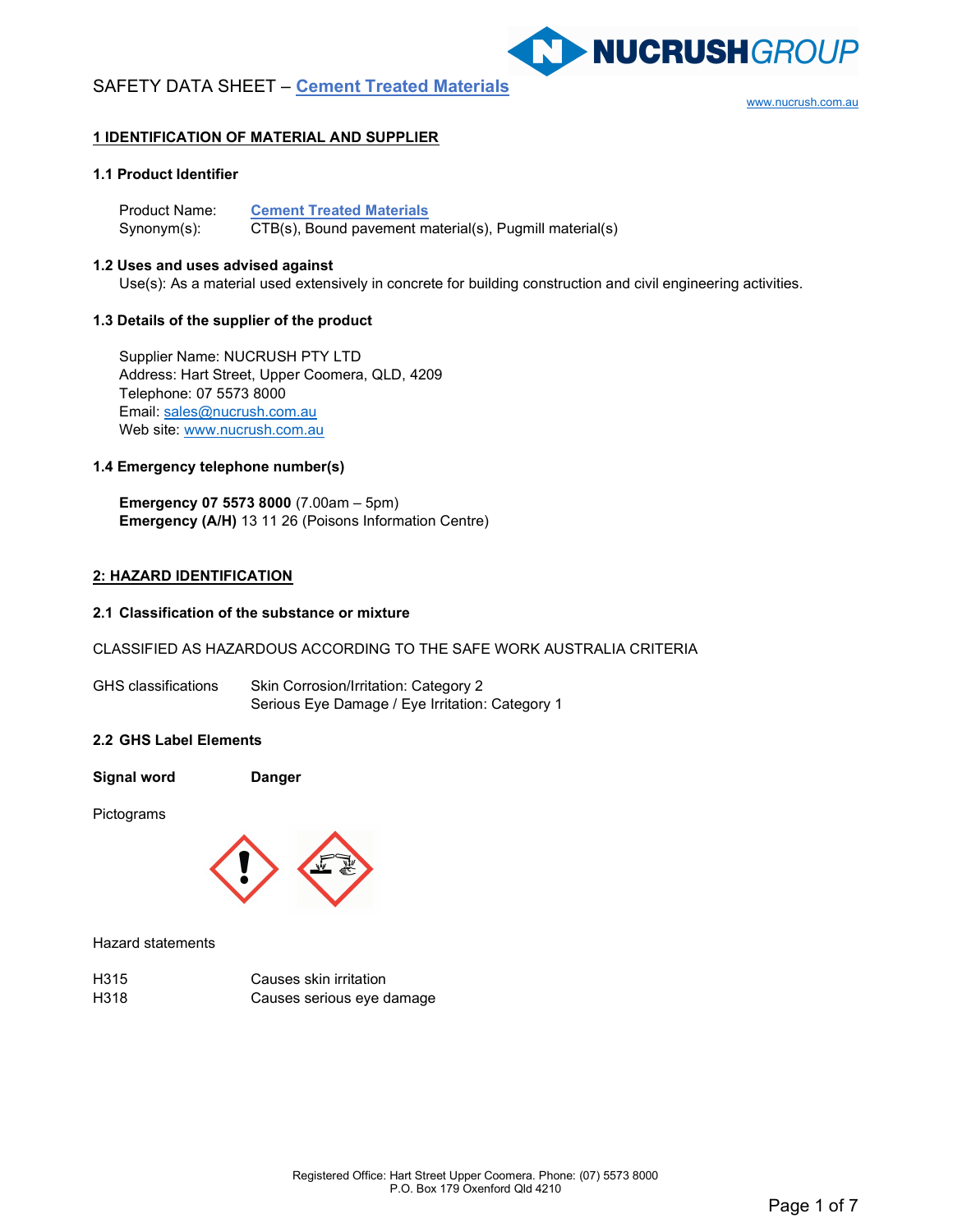www.nucrush.com.au

NUCRUSHGROUP

### Prevention statements

| P <sub>264</sub> | Wash thoroughly after handling                                            |
|------------------|---------------------------------------------------------------------------|
| P <sub>280</sub> | Wear protective gloves/protective clothing/eye protection/face protection |

Response statements

| P302 + P352          | IF ON SKIN: Wash with plenty of soap and water.                                     |
|----------------------|-------------------------------------------------------------------------------------|
| $P305 + P351 + P338$ | IF IN EYES: Rince cautiously with water for several minutes. Remove contact lenses. |
| P310                 | Immediately call POISONS CENTRE or doctor/physician.                                |
| P321                 | Specific treatment is advised – see first aid instructions.                         |
| $P332 + P313$        | If irritation occurs: Get medical advice/attention.                                 |
| P362                 | Take off contaminated clothing and wash before re-use.                              |

# Storage Statements

None allocated

### Disposal statements

None allocated

### 2.3 Other Hazards

Prolonged exposure to Portland Cement in the wet form can cause serious, potentially irreversible skin or eye damage in the form of chemical burns. Some susceptible individuals may exhibit an allergic skin response upon exposure to Portland Cement, possibly due to trace amounts of chromium.

Due to the product form (cement treated material), over exposure via inhalation is not anticipated with normal use. However, if dust is generated via cutting, grinding, machining, etc dry/set product:

\* Acute over exposure by inhalation may result in respiratory irritation.

\* Chronic over exposure by inhalation to silica quartz dust may result in silicosis (lung disease). Principal symptoms of silicosis are coughing and breathlessness.

### 3 COMPOSITION / INFORMATION ON INGREDIENTS

This section may require changes for different product/s.

# 3.1 Substances / Mixtures

| <b>INGREDIENT</b>               | <b>CAS NUMBER</b> | <b>EC NUMBER</b> | <b>CONTENT</b> |
|---------------------------------|-------------------|------------------|----------------|
| PORTLAND / SLAG / FLYASH CEMENT |                   |                  | $~10\%$        |
| QUARTZ (CRYSTALLINE SILICA)     | 14808-60-7        | 238-878-4        | Not available  |
| <b>GRAVEL / OTHER AGGREGATE</b> |                   |                  | Not available  |
| <b>WATER</b>                    | 7732-18-5         | 231-791-2        | Not available  |

# 4 FIRST AID MEASURES

This section may require changes for different product/s.

### 4.1 Description of first aid measures

| Eye         | If in eyes, hold eyelids apart and flush continuously with running water. Continue flushing until advised<br>to stop by a Poisons Information Centre, a doctor, or for at least 15 minutes                                                         |
|-------------|----------------------------------------------------------------------------------------------------------------------------------------------------------------------------------------------------------------------------------------------------|
| Inhalation  | Due to product form / nature of use, an inhalation hazard is not anticipated. However, if exposed to dry<br>product, remove from contaminated area. Apply artificial respiration if not breathing                                                  |
| <b>Skin</b> | If skin or hair contact occurs, remove contaminated clothing, and brush off loose particles before<br>flushing skin and hair with running water. Continue flushing with water until advised to stop by a Poisons<br>Information Centre or a doctor |
| Ingestion   | For advice, contact a Poisons Information Centre on 13 11 26 or a doctor (immediately). If swallowed,<br>do not induce vomiting.                                                                                                                   |
|             | First aid facilities. Eve wash facilities and safety shower should be available                                                                                                                                                                    |

sh facilities and safety shower should be avail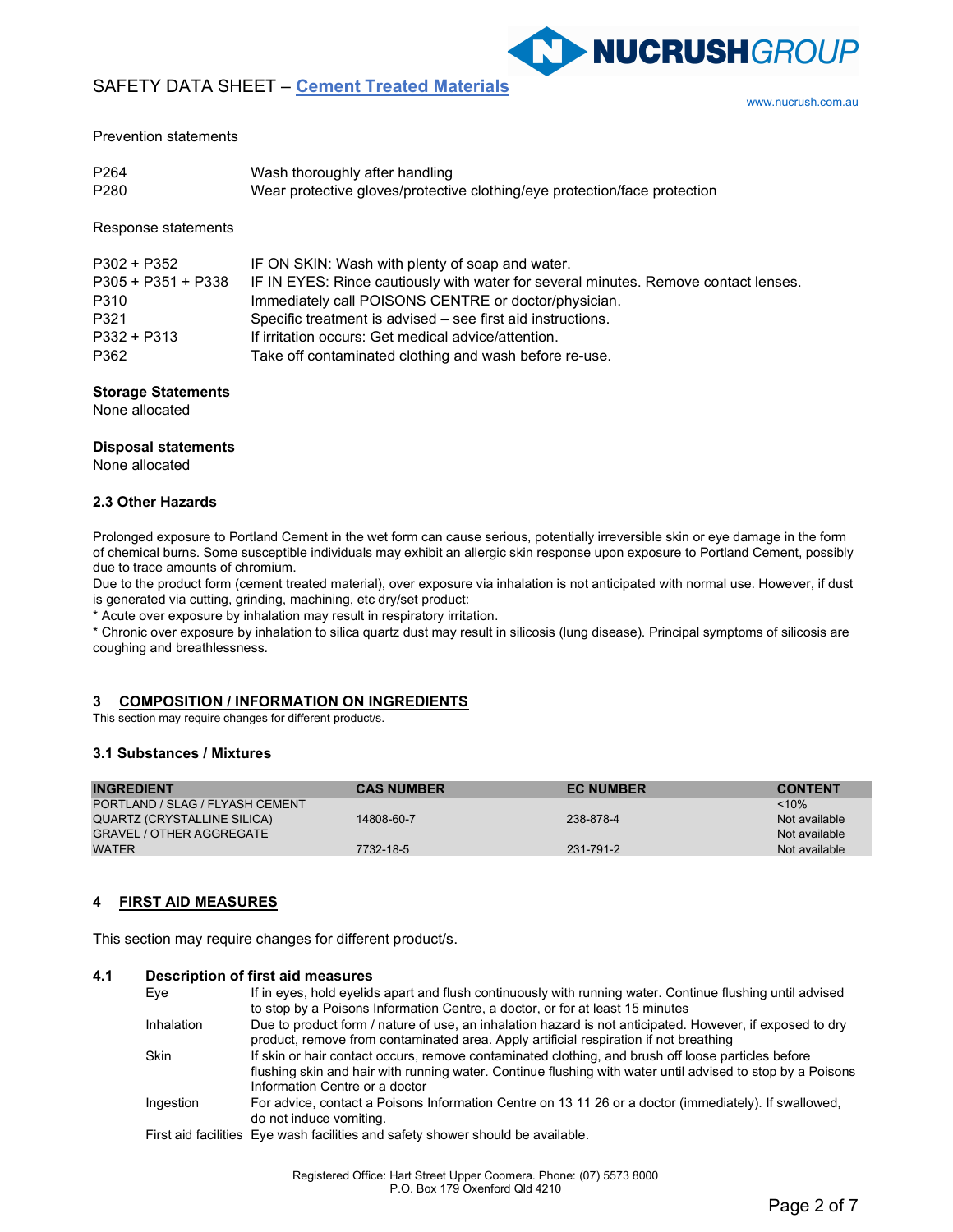

### 4.2 Most important symptoms and effects, both acute and delayed

www.nucrush.com.au

Irritating to the eyes, skin, and respiratory system. Chronic over exposure to silica quartz dust may result in silicosis (lung disease). Principal symptoms of silicosis are coughing and breathlessness. Some individuals may exhibit an allergic response upon exposure to this product, possibly due to the trace amounts of chromium present. Crystalline silica is classified as carcinogenic to humans (IARC Group 1), if respirable material is inhaled. Hexavalent chromium compounds are also classified as carcinogenic to humans (IARC Group 1).

# 4.3 Immediate medical attention and special treatment needed

Treat as for moderate to strong alkali and symptomatically.

# 5 FIRE FIGHTING MEASURES

### 5.1 Extinguishing media

Use an extinguishing media agent suitable for surrounding fire.

# 5.2 Special hazards arising from the substance or mixture

Non-flammable. May evolve toxic gases if strongly heated

# 5.3 Advise for fire fighters

No fire or explosion hazard exist

### 5.4 Hazchem code

None allocated

# 6 ACCIDENTAL RELEASE MEASURES

# 6.1 Personal precautions, protective equipment, and emergency measures

Wear Personal Protective Equipment (PPE) as detailed in section 8 of the SDS. Clear area of all unprotected personnel. Contact emergency services where applicable.

# 6.2 Environmental precautions

Prevent product from entering drains and waterways

### 6.3 Methods of cleaning up

Contain spillage, then cover/absorb with non-combustible absorbent material (vermiculite, sand, or similar), collect and place in suitable containers for disposal.

### 6.4 Reference to other sections

See sections 8 and 13 for exposure controls and disposal.

# 7 HANDLING AND STORAGE

### 7.1 Precautions for safe handling

Before use carefully read the product label. Use of safe work practices are recommended to avoid eye or skin contact and inhalation. Observe good personal hygiene, including washing hands before eating. Prohibit eating, drinking and smoking in contaminated areas

### 7.2 Conditions for safe storage, including any incompatibilities

Where storage is applicable, store in a clean, dry, well-ventilated area, removed from incompatible substances and foodstuffs. Ensure packages are adequately labelled

### 7.3 Specific end uses

No information provided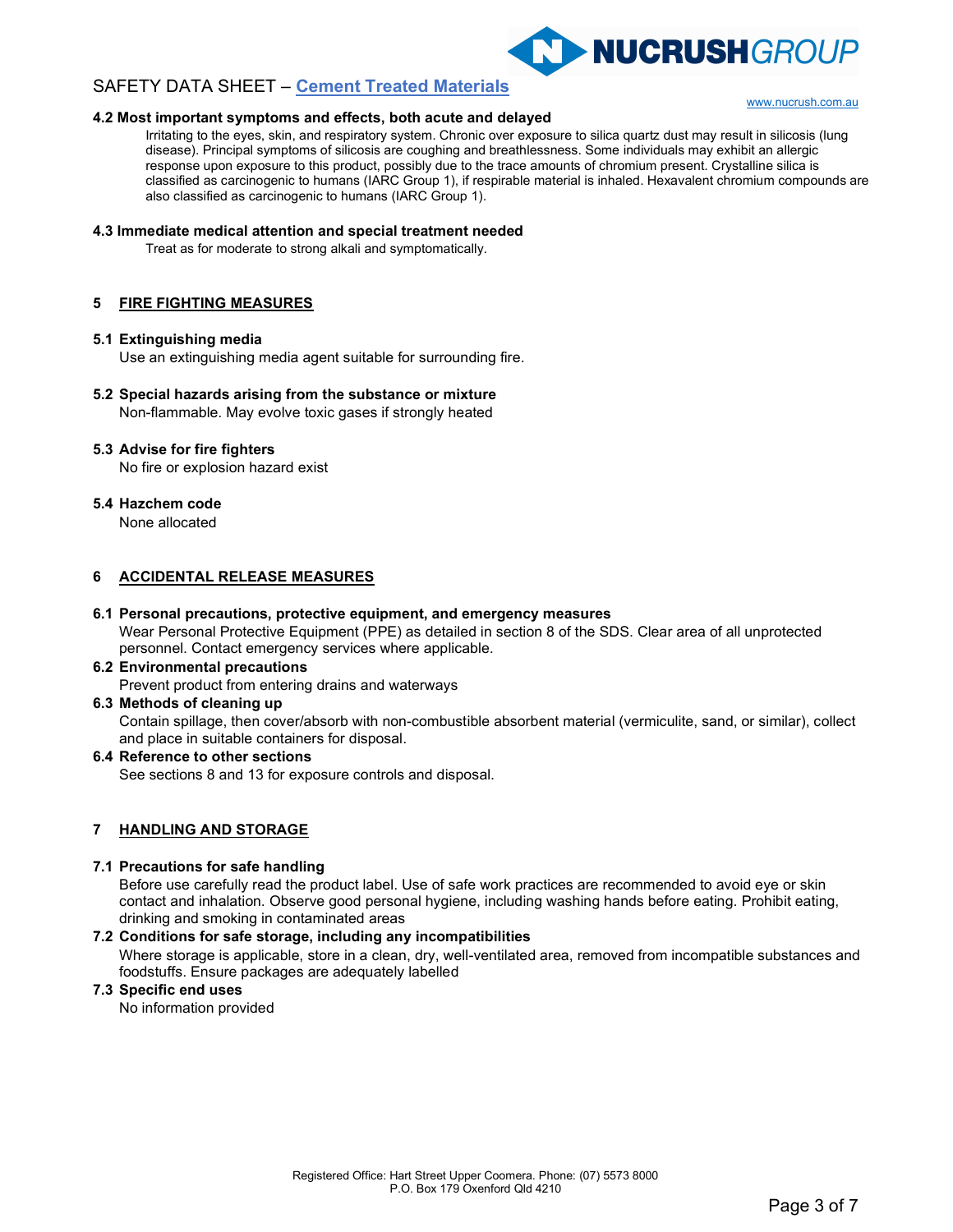

www.nucrush.com.au

# **SAFETY DATA SHEET - Cement Treated Materials**

# 8 EXPOSURE CONTROLS / PERSONAL PROTECTION

### 8.1 Control parameters

| Exposure standards                     |                  |                   |                   |             |                          |
|----------------------------------------|------------------|-------------------|-------------------|-------------|--------------------------|
| <b>INGREDIENT</b>                      | <b>REFERENCE</b> | TWA               |                   | <b>STEL</b> |                          |
|                                        |                  | ppm               | mg/m <sup>3</sup> | ppm         | mg/m <sup>3</sup>        |
| <b>Portland Cement</b>                 | SWA (AUS)        | $\sim$            | 10                | $\sim$      | $\overline{\phantom{a}}$ |
| Quartz (respirable crystalline silica) | SWA (AUS)        | $\hspace{0.05cm}$ | 0.1               | $\sim$      | $\overline{\phantom{m}}$ |

Biological limits No biological limit values have been entered for this product.

# 8.2 Exposure controls

Engineering controls Use in well ventilated areas. Avoid generating dust. All work should be carried out in such a way as to minimise exposure to dust and repeated skin contact. Where dust could be generated whilst handling, use local mechanical ventilation or extraction in areas where dust could escape into the work environment.

### PPE

|             | Personal protective equipment (PPE) should meet recommended national standards. Check with PPE suppliers                                                |
|-------------|---------------------------------------------------------------------------------------------------------------------------------------------------------|
| Eve / Face  | Wear safety glasses or splash-proof goggles when handling material to avoid contact<br>with eyes.                                                       |
| Hands       | Wear PVC, rubber, or cotton gloves when handling material to prevent skin contact                                                                       |
| Body        | Wear long sleeved shirt, full-length trousers, and safety boots                                                                                         |
| Respiratory | Where an inhalation (when exposed to dry product) risk exists wear a Class P1<br>(Particulate) respirator, dependent on a site-specific risk assessment |



### 9 PHYSICAL AND CHEMICAL PROPERTIES

# 9.1 Information on basic physical properties

| Appearance                       | GRANULAR SOLID (typically between 5 to 9% moisture) |
|----------------------------------|-----------------------------------------------------|
| Odour                            | <b>ODOURLESS</b>                                    |
| <b>Flammability</b>              | NON-FLAMMABLE                                       |
| <b>Flash point</b>               | <b>NOT RELEVANT</b>                                 |
| <b>Boiling point</b>             | <b>NOT AVAILABLE</b>                                |
| <b>Melting point</b>             | <b>NOT AVAILABLE</b>                                |
| <b>Evaporation rate</b>          | <b>NOT AVAILABLE</b>                                |
| рH                               | 10 to 12 (approximately)                            |
| Vapour density                   | <b>NOT AVAILABLE</b>                                |
| <b>Specific gravity</b>          | <b>NOT AVAILABLE</b>                                |
| Solubility (water)               | <b>NOT AVAILABLE</b>                                |
| Vapour pressure                  | <b>NOT AVAILABLE</b>                                |
| <b>Upper explosion limit</b>     | <b>NOT RELEVANT</b>                                 |
| Lower explosion limit            | <b>NOT RELEVANT</b>                                 |
| <b>Partition coefficient</b>     | <b>NOT AVAILABLE</b>                                |
| <b>Autoignition temperature</b>  | <b>NOT AVAILABLE</b>                                |
| <b>Decomposition temperature</b> | <b>NOT AVAILABLE</b>                                |
| <b>Viscosity</b>                 | <b>NOT AVAILABLE</b>                                |
| <b>Explosive properties</b>      | <b>NOT AVAILABLE</b>                                |
| <b>Oxidising properties</b>      | <b>NOT AVAILABLE</b>                                |
| <b>Odour threshold</b>           | <b>NOT AVAILABLE</b>                                |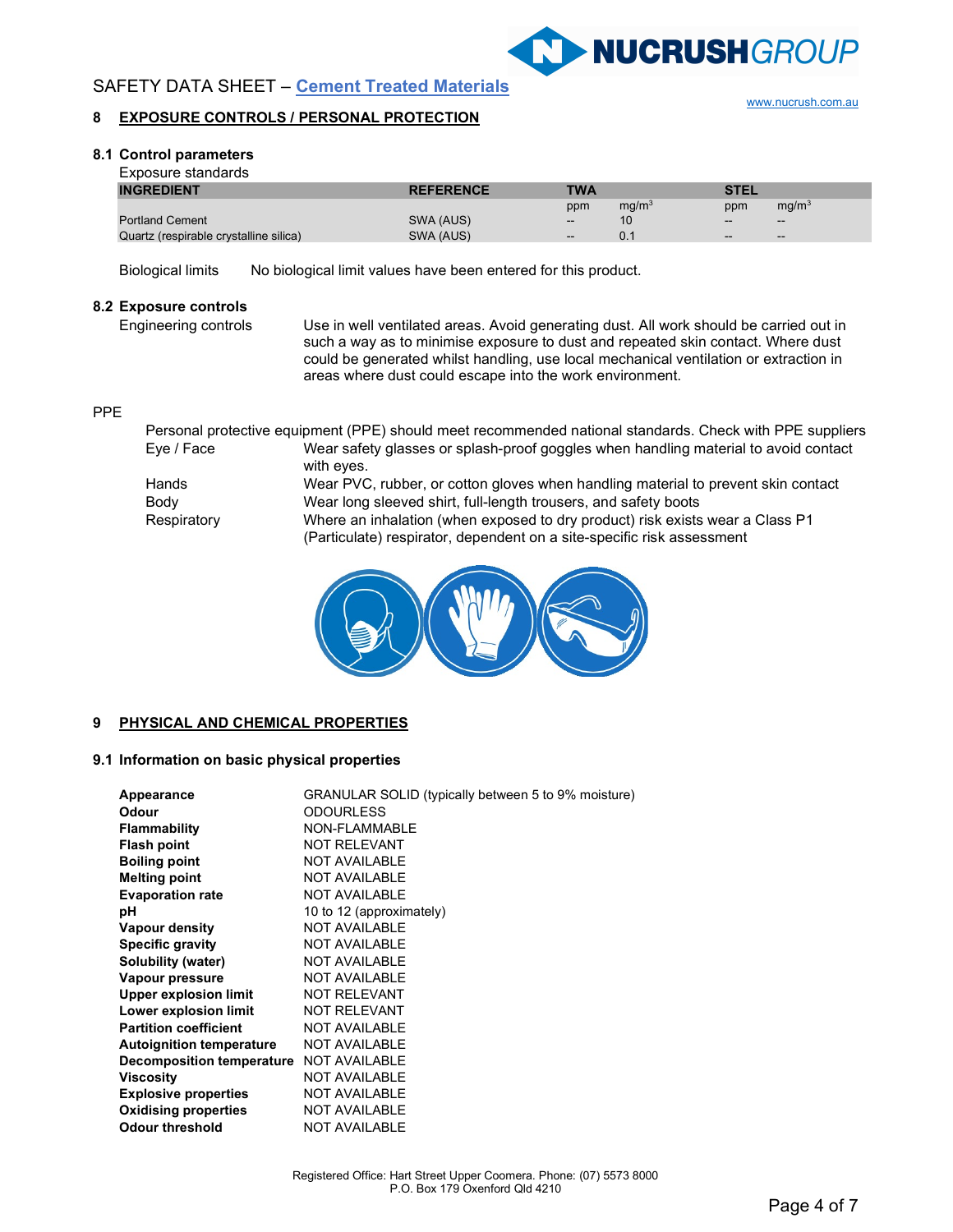www.nucrush.com.au

NUCRUSHGROUP

# 10 STABILITY AND REACTIVITY

### 10.1 Reactivity

Carefully review all information provided in sections 10.2 to 10.6

### 10.2 Chemical stability

Stable under recommended conditions of storage

10.3 Possible hazardous reactions

Polymerisation is not expected

# 10.4 Conditions to avoid

Avoid contact with incompatible substances

### 10.5 Incompatible materials

Incompatible with oxidising agents (e.g. Hypochlorite's, ethanol, acids (hydrofluoric acid) and interhalogens (e.g. Chlorine trifluoride) and acids

# 10.6 Hazardous decomposition products

May evolve toxic gases if heated to decomposition (>1200°C)

# 11 TOXICOLOGICAL INFORMATION

### 11.1 Information on toxicological effects

| Acute toxicity           | No known toxicity data is available for this product. Based on available data, the classification<br>criteria are not met                                                                                                                                                                                                                                                                                                                                                                                   |  |  |  |
|--------------------------|-------------------------------------------------------------------------------------------------------------------------------------------------------------------------------------------------------------------------------------------------------------------------------------------------------------------------------------------------------------------------------------------------------------------------------------------------------------------------------------------------------------|--|--|--|
| Skin                     | Causes skin irritation. Contact may result in irritation, redness, pain, rash, and dermatitis.                                                                                                                                                                                                                                                                                                                                                                                                              |  |  |  |
| Eye                      | Caution: prolonged contact with wet concrete may cause serious skin burns<br>Causes serious eye damage. Contact may result in irritation, lacrimation, pain, redness,<br>conjunctivitis, and possible alkaline burns. Caution: prolonged contact with wet concrete may<br>cause serious eye damage                                                                                                                                                                                                          |  |  |  |
| Sensitisation            | Not classified as causing respiratory sensitisation. Some individuals may exhibit an allergic skin<br>response upon exposure to cement, possibly due to trace amounts of chromium                                                                                                                                                                                                                                                                                                                           |  |  |  |
| Mutagenicity             | Insufficient data available to classify as a mutagen                                                                                                                                                                                                                                                                                                                                                                                                                                                        |  |  |  |
| Carcinogenicity          | Adverse health effects, usually associated with long term exposure to high crystalline silica<br>dust levels are not anticipated due to product form. This product may only present a hazard if<br>dried product is cut, sanded, or drilled with dust generation. Crystalline quartz and hexavalent<br>chromium compounds are classified as carcinogenic to humans (IARC Group 1).                                                                                                                          |  |  |  |
| STOT - single exposure   | Over exposure to dust (if generated) may result in irritation of the nose and throat, with<br>coughing. High level exposure may result in breathing difficulties                                                                                                                                                                                                                                                                                                                                            |  |  |  |
| STOT - repeated exposure | Due to the product form (cement treated material), over exposure via inhalation is not<br>anticipated with normal use. However, if dust is generated via cutting, grinding, machining, etc<br>dry/set product, repeated exposure to respirable silica may result in pulmonary fibrosis<br>(silicosis). Silicosis is a fibronodular lung disease caused by deposition in the lungs of fine<br>respirable particles of crystalline silica. Principal symptoms of silicosis are coughing and<br>breathlessness |  |  |  |
| Reproductive             | Insufficient data available to classify as a reproductive toxin                                                                                                                                                                                                                                                                                                                                                                                                                                             |  |  |  |
| Aspirations              | This product is a solid and aspiration hazards are not expected to occur                                                                                                                                                                                                                                                                                                                                                                                                                                    |  |  |  |

### 12 ECOLOGICAL INFORMATION

### 12.1 Toxicity

Based on available data, classification criteria is not met, and there is a high probability that the product is not acutely harmful to aquatic organisms. However, due to the high pH of Portland Cement, the pH of waterways may be increased with adverse effects on aquatic life. This product is non-toxic to aquatic organisms when present as a cured solid.

# 12.2 Persistence and degradability

Not applicable for inorganic substances.

### 12.3 Bioaccumulative potential

This product is not expected to bioaccumulate.

### 12.4 Mobility in soil

A low mobility would be expected in a landfill situation. The product hardens to a solid immobile substance.

### 12.5 Other adverse effects

Avoid contamination of drains and waterways.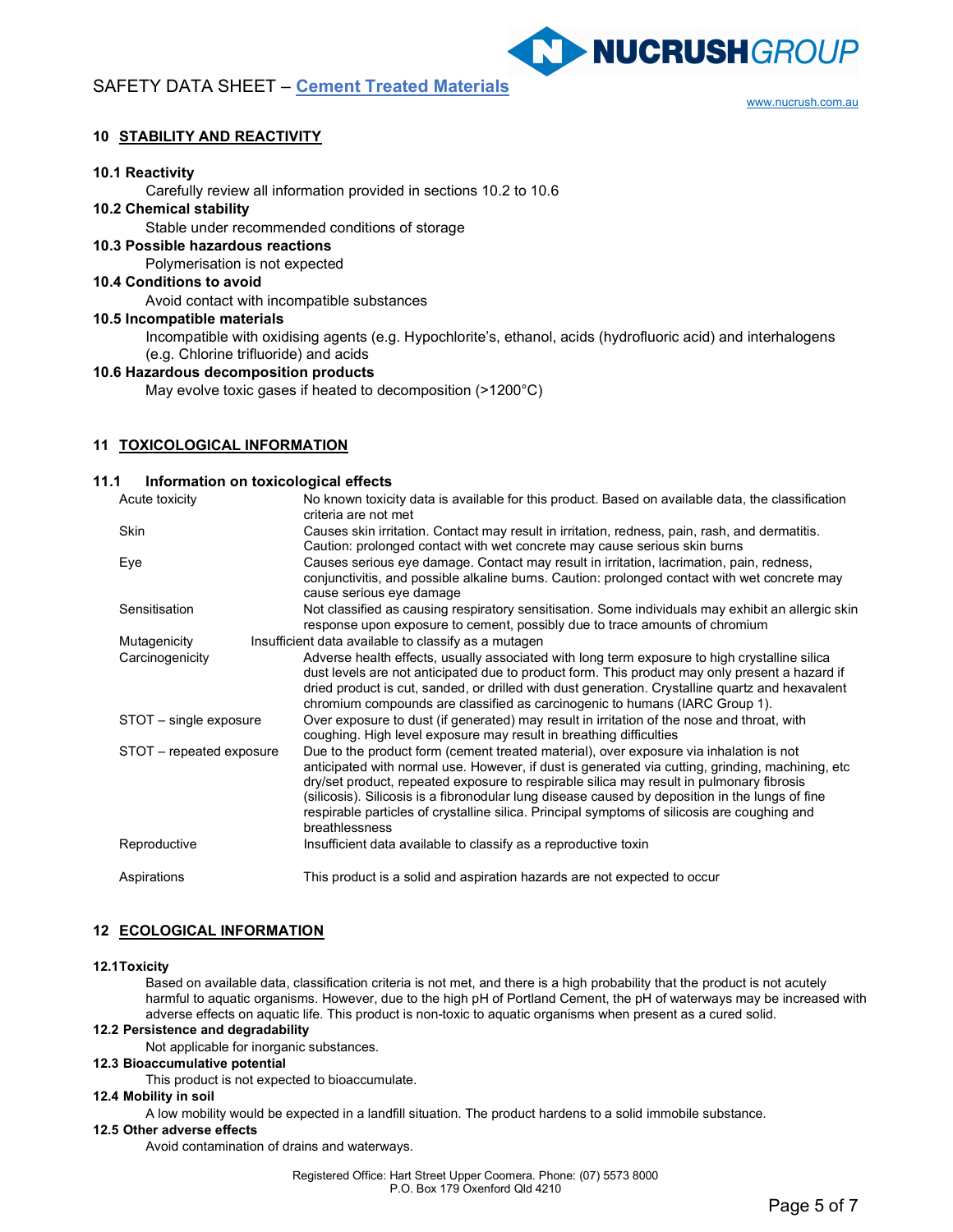

**NUCRUSHGROUP** 

### 13 DISPOSALE CONSIDERATIONS

Waste disposal Reuse or recycle where possible. Alternatively, ensure product is covered with moist soil to prevent dust generation and dispose of to an approved landfill site. Contact the manufacturer/supplier for additional information (if required). Legislation Dispose of in accordance with relevant local legislation.

### 14 TRANSPORT INFORMATION

NOT CLASSIFIED AS A DANGEROUS GOOD BY THE CRITERIA OF THE ADG CODE, IMDG OR IATA

|                                            | <b>LAND TRANSPORT (ADG)</b> | <b>SEA TRANSPORT (IMDG/IMO)</b> | AIR TRANSPORT (IATA/ICAO) |
|--------------------------------------------|-----------------------------|---------------------------------|---------------------------|
| 14.1 UN Number                             | None allocated              | None allocated                  | None allocated            |
| 14.2 Proper Shipping Name None allocated   |                             | None allocated                  | None allocated            |
| 14.3 Transport Hazard Class None allocated |                             | None allocated                  | None allocated            |
| 14.4 Packing Group                         | None allocated              | None allocated                  | None allocated            |

- 14.5 Environmental hazards No information provided
- 14.6 Special precautions for user Hazchem code None allocated

### 15 REULATORY INFORMATION

15.1 Safety, health and environmental regulations/legislation specific for the **substance or mixture** 

Poison schedule A poison schedule number has not been allocated to this product using the criteria in the Standard for the Uniform Scheduling of Medicines and Poisons (SUSMP). Inventory listings AUSTRALIA: AICS (Australian Inventory of Chemical Substances) All components are listed on AICS or are exempt.

### 16 OTHER INFORMATION

#### Additional information

CEMENT CONTACT DERMATITIS: Individuals using wet cement, mortar, grout, or concrete could be at risk of developing cement dermatitis. Symptoms of exposure include itchy, tender, swollen, hot, cracked, or blistering skin with the potential for sensitisation. The dermatitis is due to the presence of soluble (hexavalent) chromium.

#### PERSONAL PROTECTIVE EQUIPMENT GUIDELINES:

The recommendation for protective equipment contained within this report is provided as a guide only. Factors such as method of application, working environment, quantity used, product concentration and the availability of engineering controls should be considered before final selection of personal protective equipment is made.

#### HEALTH EFFECTS FROM EXPOSURE:

It should be noted that the effects from exposure to this product will depend on several factors including: frequency and duration of use; quantity used; effectiveness of control measures; protective equipment used and method of application.